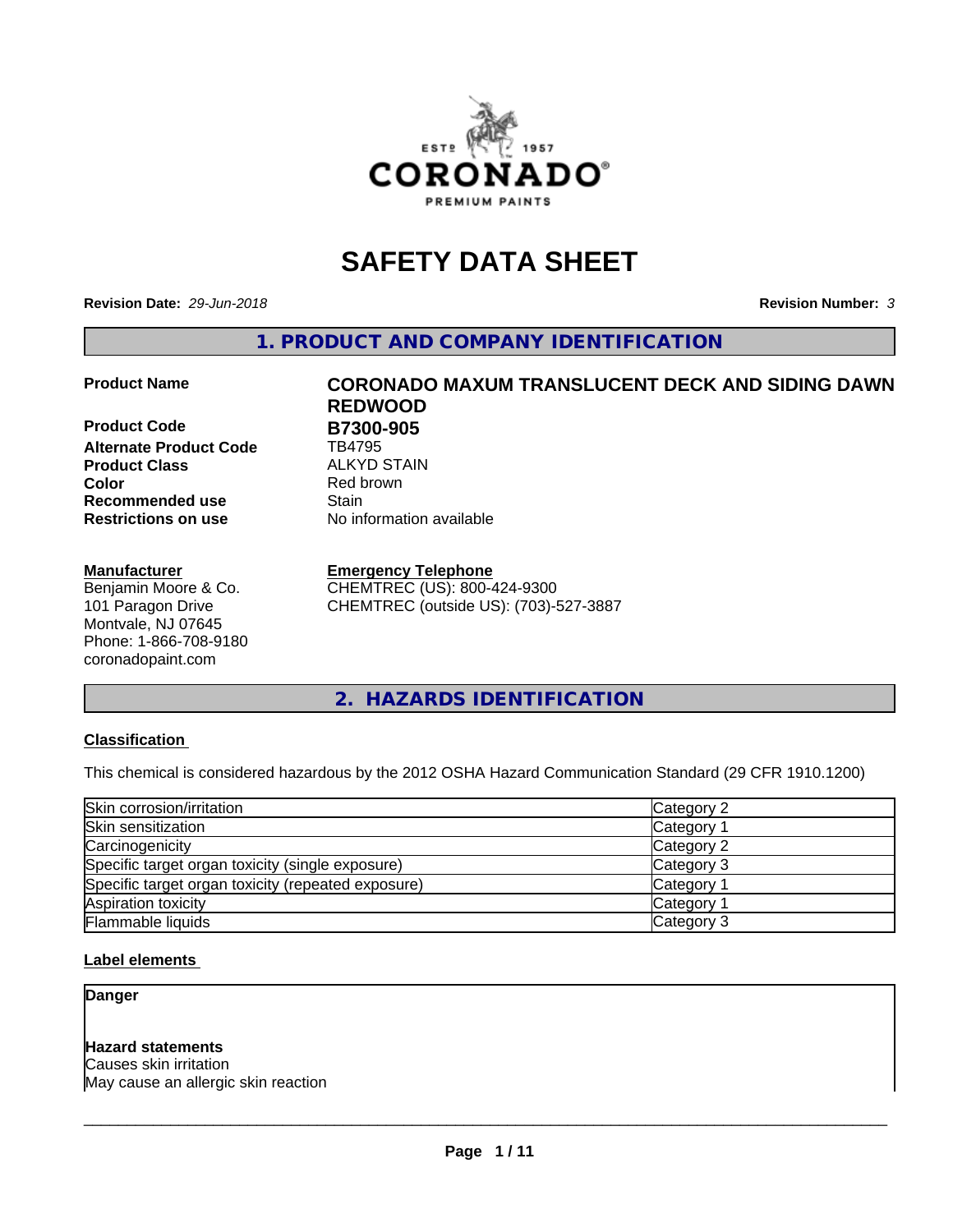Suspected of causing cancer May cause drowsiness or dizziness Causes damage to organs through prolonged or repeated exposure May be fatal if swallowed and enters airways Flammable liquid and vapor



#### **Precautionary Statements - Prevention**

Obtain special instructions before use Do not handle until all safety precautions have been read and understood Use personal protective equipment as required Wash face, hands and any exposed skin thoroughly after handling Contaminated work clothing should not be allowed out of the workplace Wear protective gloves Do not breathe dust/fume/gas/mist/vapors/spray Do not eat, drink or smoke when using this product Use only outdoors or in a well-ventilated area Keep away from heat, hot surfaces, sparks, open flames and other ignition sources. No smoking Keep container tightly closed Ground/bond container and receiving equipment Use explosion-proof electrical/ventilating/lighting/equipment Use only non-sparking tools Take precautionary measures against static discharge Keep cool **Precautionary Statements - Response** IF exposed or concerned: Get medical advice/attention **Skin** If skin irritation or rash occurs: Get medical advice/attention

IF ON SKIN (or hair): Remove/Take off immediately all contaminated clothing. Rinse skin with water/shower Wash contaminated clothing before reuse

#### **Inhalation**

IF INHALED: Remove victim to fresh air and keep at rest in a position comfortable for breathing **Ingestion**

IF SWALLOWED: Immediately call a POISON CENTER or doctor/physician

Do NOT induce vomiting

#### **Fire**

In case of fire: Use CO2, dry chemical, or foam for extinction

#### **Precautionary Statements - Storage**

Store locked up Store in a well-ventilated place. Keep container tightly closed

#### **Precautionary Statements - Disposal**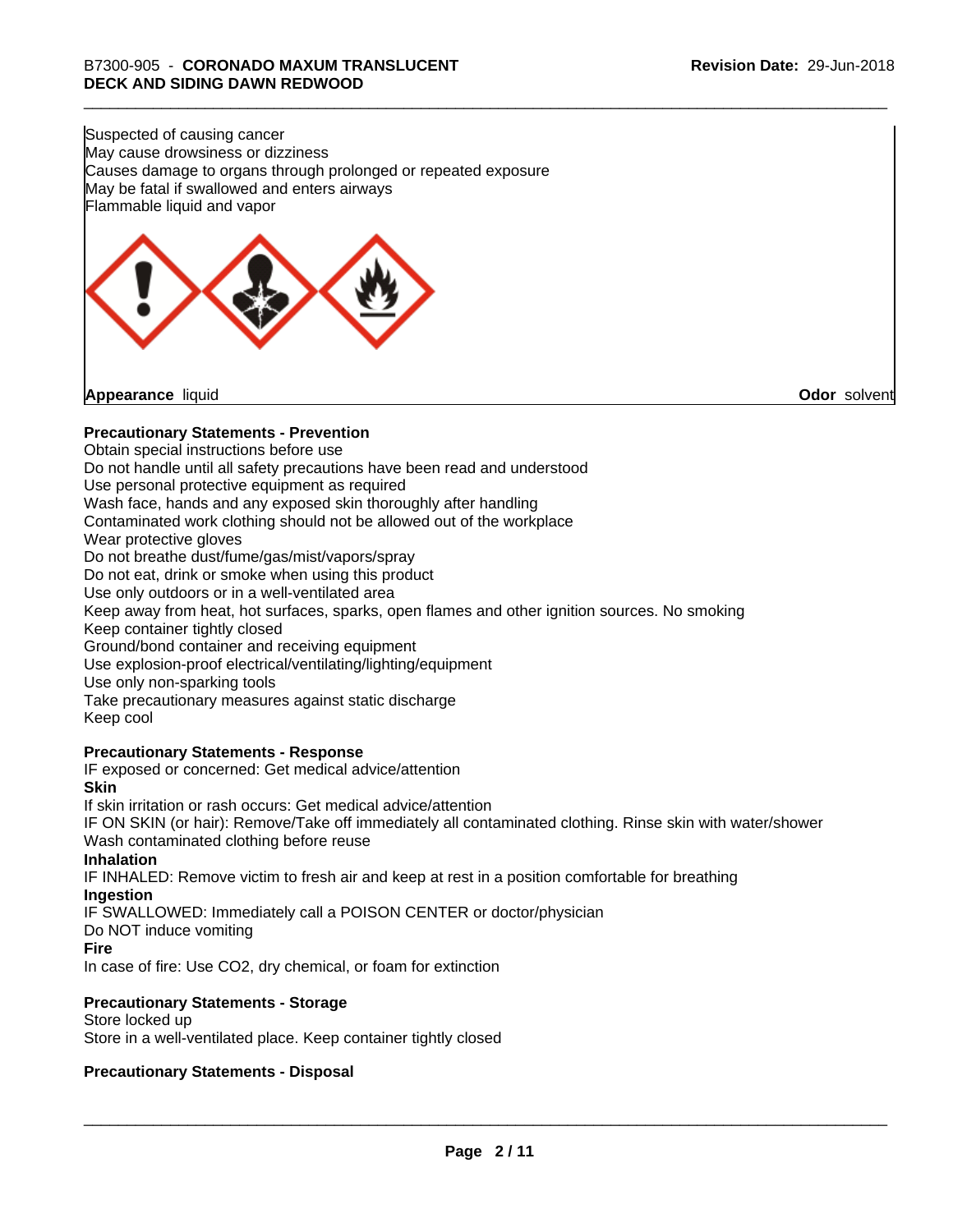Dispose of contents/container to an approved waste disposal plant

#### **Hazards not otherwise classified (HNOC)**

Rags, steel wool or waste soaked with this product may spontaneously catch fire if improperly discarded

#### **Other information**

No information available

# **3. COMPOSITION/INFORMATION ON INGREDIENTS**

| <b>Chemical name</b>                       | CAS No.       | Weight-% |
|--------------------------------------------|---------------|----------|
| Distillates, petroleum, hydrotreated light | 64742-47-8    | 40       |
| Stoddard solvent                           | 8052-41-3     | 25       |
| 1H-Isoindole-1,3(2H)-dione,                | 133-07-3      |          |
| 2-[(trichloromethyl)thio]-                 |               |          |
| 1,2,4-Trimethylbenzene                     | 95-63-6       |          |
| Cobalt bis(2-ethylhexanoate)               | 136-52-7      | 0.5      |
| Methyl ethyl ketoxime                      | $96 - 29 - 7$ | 0.5      |

|                                                  | 4. FIRST AID MEASURES                                                                                                                                                                                                               |  |
|--------------------------------------------------|-------------------------------------------------------------------------------------------------------------------------------------------------------------------------------------------------------------------------------------|--|
| <b>General Advice</b>                            | If symptoms persist, call a physician. Show this safety data sheet to the doctor in<br>attendance.                                                                                                                                  |  |
| <b>Eye Contact</b>                               | Immediately flush with plenty of water. After initial flushing, remove any contact<br>lenses and continue flushing for at least 15 minutes. Keep eye wide open while<br>rinsing. If symptoms persist, call a physician.             |  |
| <b>Skin Contact</b>                              | Wash off immediately with soap and plenty of water while removing all<br>contaminated clothes and shoes. If skin irritation persists, call a physician. Wash<br>clothing before reuse. Destroy contaminated articles such as shoes. |  |
| <b>Inhalation</b>                                | Move to fresh air. If symptoms persist, call a physician.<br>If not breathing, give artificial respiration. Call a physician immediately.                                                                                           |  |
| Ingestion                                        | Clean mouth with water and afterwards drink plenty of water. Do not induce<br>vomiting without medical advice. Never give anything by mouth to an unconscious<br>person. Consult a physician.                                       |  |
| <b>Protection Of First-Aiders</b>                | Use personal protective equipment.                                                                                                                                                                                                  |  |
| <b>Most Important</b><br><b>Symptoms/Effects</b> | May cause allergic skin reaction.                                                                                                                                                                                                   |  |
| <b>Notes To Physician</b>                        | Treat symptomatically.                                                                                                                                                                                                              |  |
|                                                  | 5. FIRE-FIGHTING MEASURES                                                                                                                                                                                                           |  |

**Suitable Extinguishing Media** Foam, dry powder or water. Use extinguishing measures that are appropriate to local circumstances and the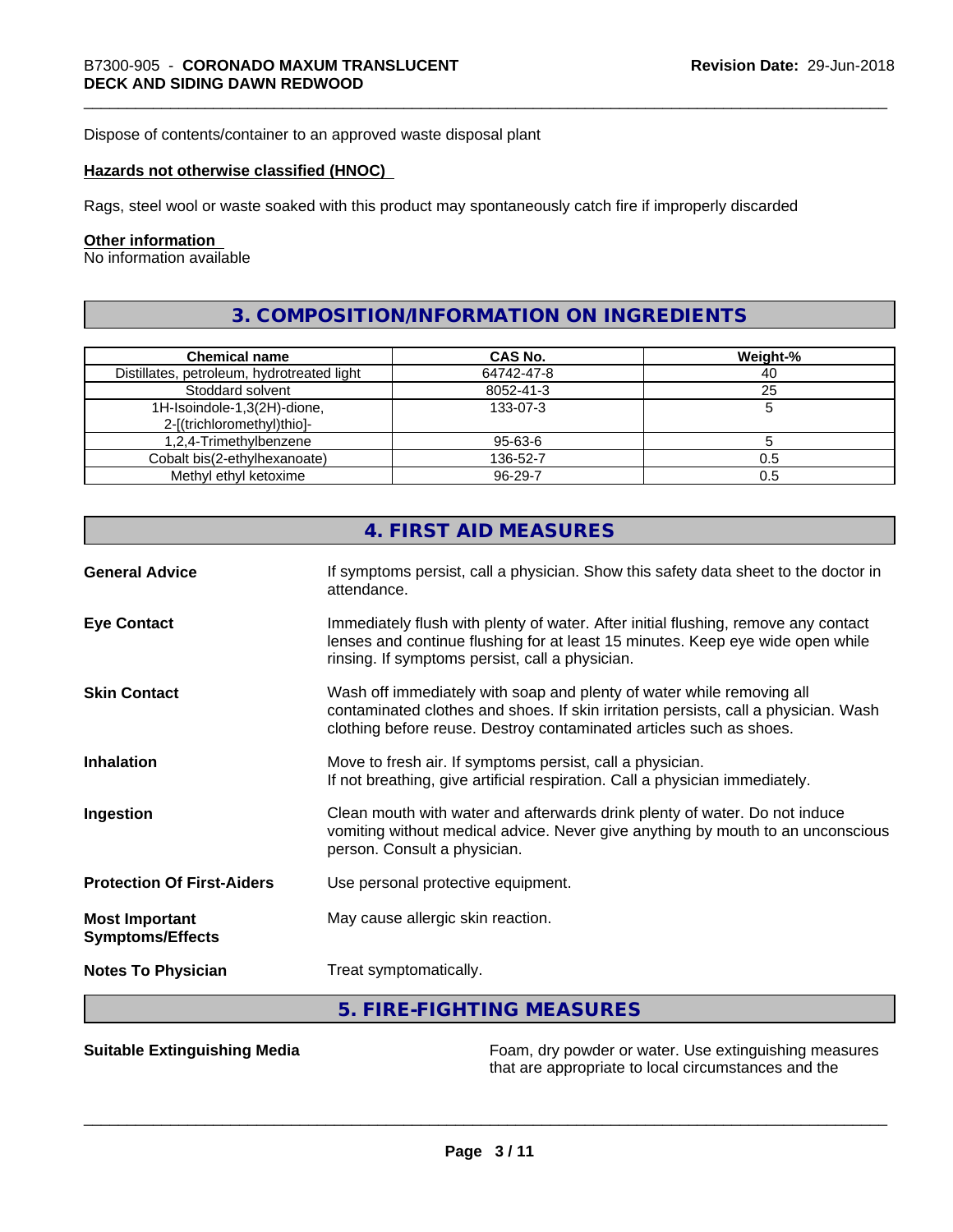|                                                                                  |                        | surrounding environment.                                                                                                                                                                                                                               |                                                                                                                 |  |
|----------------------------------------------------------------------------------|------------------------|--------------------------------------------------------------------------------------------------------------------------------------------------------------------------------------------------------------------------------------------------------|-----------------------------------------------------------------------------------------------------------------|--|
| <b>Protective Equipment And Precautions For</b><br><b>Firefighters</b>           |                        | and full protective gear.                                                                                                                                                                                                                              | As in any fire, wear self-contained breathing apparatus<br>pressure-demand, MSHA/NIOSH (approved or equivalent) |  |
| <b>Specific Hazards Arising From The Chemical</b>                                |                        | Combustible material. Closed containers may rupture if<br>exposed to fire or extreme heat. Keep product and empty<br>container away from heat and sources of ignition. Thermal<br>decomposition can lead to release of irritating gases and<br>vapors. |                                                                                                                 |  |
| <b>Sensitivity To Mechanical Impact</b>                                          |                        | No                                                                                                                                                                                                                                                     |                                                                                                                 |  |
| <b>Sensitivity To Static Discharge</b>                                           |                        | Yes                                                                                                                                                                                                                                                    |                                                                                                                 |  |
| <b>Flash Point Data</b><br>Flash Point (°F)<br>Flash Point (°C)<br><b>Method</b> |                        | 105<br>40.6<br><b>PMCC</b>                                                                                                                                                                                                                             |                                                                                                                 |  |
| <b>Flammability Limits In Air</b>                                                |                        |                                                                                                                                                                                                                                                        |                                                                                                                 |  |
| Lower flammability limit:<br><b>Upper flammability limit:</b>                    |                        | Not available<br>Not available                                                                                                                                                                                                                         |                                                                                                                 |  |
| Health: 1<br><b>NFPA</b>                                                         | <b>Flammability: 2</b> | <b>Instability: 0</b>                                                                                                                                                                                                                                  | <b>Special: Not Applicable</b>                                                                                  |  |
| <b>NFPA Legend</b>                                                               |                        |                                                                                                                                                                                                                                                        |                                                                                                                 |  |

- 0 Not Hazardous
- 1 Slightly
- 2 Moderate
- 3 High
- 4 Severe

*The ratings assigned are only suggested ratings, the contractor/employer has ultimate responsibilities for NFPA ratings where this system is used.*

*Additional information regarding the NFPA rating system is available from the National Fire Protection Agency (NFPA) at www.nfpa.org.*

## **6. ACCIDENTAL RELEASE MEASURES**

| <b>Personal Precautions</b>      | Use personal protective equipment. Remove all sources of ignition.                                                                                                                                                                                                                                         |
|----------------------------------|------------------------------------------------------------------------------------------------------------------------------------------------------------------------------------------------------------------------------------------------------------------------------------------------------------|
| <b>Other Information</b>         | Prevent further leakage or spillage if safe to do so. Do not allow material to<br>contaminate ground water system. Prevent product from entering drains. Do not<br>flush into surface water or sanitary sewer system. Local authorities should be<br>advised if significant spillages cannot be contained. |
| <b>Environmental precautions</b> | See Section 12 for additional Ecological Information.                                                                                                                                                                                                                                                      |
| <b>Methods for Cleaning Up</b>   | Dam up. Soak up with inert absorbent material. Pick up and transfer to properly<br>labeled containers. Clean contaminated surface thoroughly.                                                                                                                                                              |
|                                  |                                                                                                                                                                                                                                                                                                            |

#### **7. HANDLING AND STORAGE**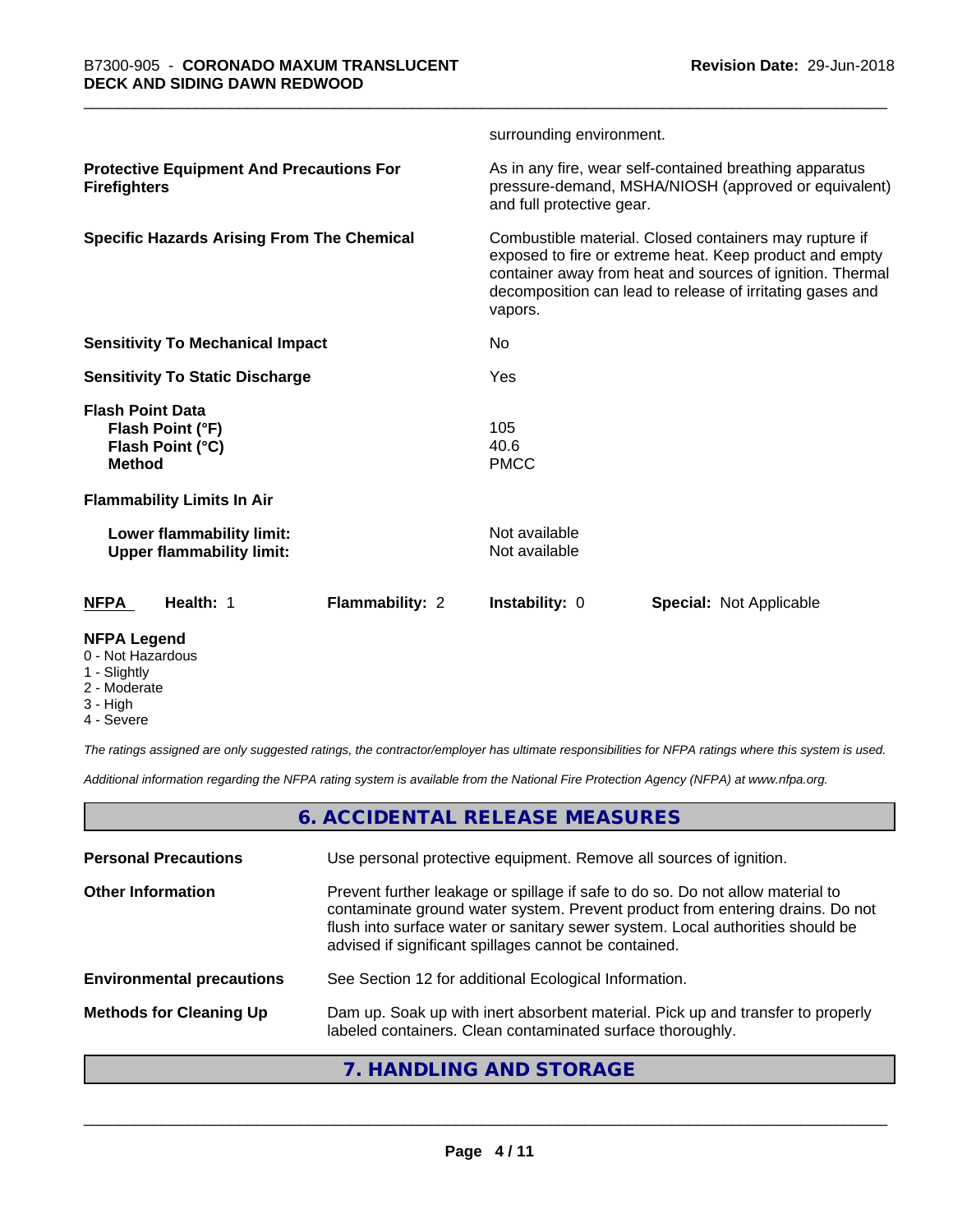| <b>Handling</b>               | Use only in area provided with appropriate exhaust ventilation. Do not breathe<br>vapors or spray mist. Wear personal protective equipment. Take precautionary<br>measures against static discharges. To avoid ignition of vapors by static electricity<br>discharge, all metal parts of the equipment must be grounded. Keep away from<br>open flames, hot surfaces and sources of ignition. |
|-------------------------------|-----------------------------------------------------------------------------------------------------------------------------------------------------------------------------------------------------------------------------------------------------------------------------------------------------------------------------------------------------------------------------------------------|
| <b>Storage</b>                | Keep containers tightly closed in a dry, cool and well-ventilated place. Keep away<br>from heat. Keep away from open flames, hot surfaces and sources of ignition.<br>Keep in properly labeled containers. Keep out of the reach of children.                                                                                                                                                 |
|                               | <b>DANGER</b> - Rags, steel wool or waste soaked with this product may<br>spontaneously catch fire if improperly discarded. Immediately after use, place<br>rags, steel wool or waste in a sealed water-filled metal container.                                                                                                                                                               |
| <b>Incompatible Materials</b> | Incompatible with strong acids and bases and strong oxidizing agents.                                                                                                                                                                                                                                                                                                                         |

## **8. EXPOSURE CONTROLS / PERSONAL PROTECTION**

#### **Exposure Limits**

| <b>Chemical name</b> | <b>ACGIH TLV</b> | <b>OSHA PEL</b>                        |
|----------------------|------------------|----------------------------------------|
| Stoddard solvent     | TWA<br>100 ppm   | 500 ppm -<br><b>TWA</b>                |
|                      |                  | <b>TWA</b><br>2900 mg/m <sup>3</sup> - |

#### **Legend**

ACGIH - American Conference of Governmental Industrial Hygienists Exposure Limits OSHA - Occupational Safety & Health Administration Exposure Limits N/E - Not Established

**Engineering Measures** Ensure adequate ventilation, especially in confined areas.

#### **Personal Protective Equipment**

| <b>Eye/Face Protection</b><br><b>Skin Protection</b><br><b>Respiratory Protection</b> | Safety glasses with side-shields.<br>Long sleeved clothing. Protective gloves.<br>In operations where exposure limits are exceeded, use a NIOSH approved<br>respirator that has been selected by a technically qualified person for the specific<br>work conditions. When spraying the product or applying in confined areas, wear a<br>NIOSH approved respirator specified for paint spray or organic vapors. |
|---------------------------------------------------------------------------------------|----------------------------------------------------------------------------------------------------------------------------------------------------------------------------------------------------------------------------------------------------------------------------------------------------------------------------------------------------------------------------------------------------------------|
| <b>Hygiene Measures</b>                                                               | Avoid contact with skin, eyes and clothing. Remove and wash contaminated<br>clothing before re-use. Wash thoroughly after handling. When using do not eat,<br>drink or smoke.                                                                                                                                                                                                                                  |

# **9. PHYSICAL AND CHEMICAL PROPERTIES**

**Appearance** liquid<br> **Appearance** liquid<br> **Odor** solver **Density (lbs/gal)** 7.30 - 7.40<br> **Specific Gravity** 0.87 - 0.89 **Specific Gravity** 

**Odor** solvent **Odor Threshold** No information available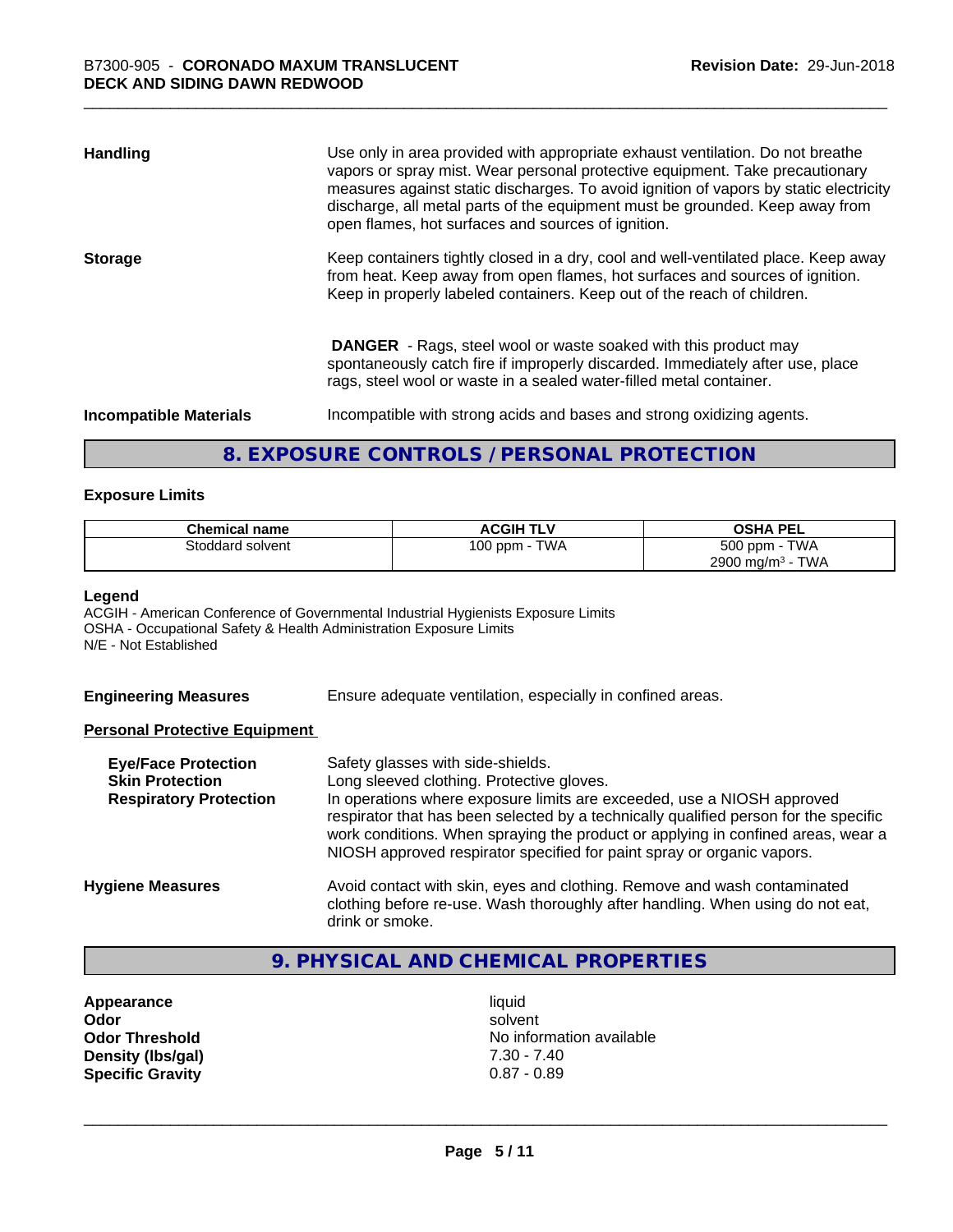**Viscosity (cps)** <br> **Viscosity (cps)** No information available<br>
No information available<br>
No information available **Water solubility**<br> **Evaporation Rate**<br> **Evaporation Rate**<br> **Evaporation Rate Vapor** pressure @20 °C (kPa) **Vapor density No information available Wt. % Solids** 35 - 45 **Vol. % Solids Wt. % Volatiles** 55 - 65 **Vol. % Volatiles** 65 - 75 **VOC Regulatory Limit (g/L)** <550 **Boiling Point (°F)** 279 **Boiling Point (°C)**<br>Freezing Point (°F) **Freezing Point (°C)** No information available **Flash Point (°F)** 105 **Flash Point (°C)** 40.6 **Method** PMCC **Flammability (solid, gas)** Not applicable **Upper flammability limit:** No information available **Lower flammability limit:** No information available **Autoignition Temperature (°F)** No information available **Autoignition Temperature (°C)** No information available **Decomposition Temperature (°F)** No information available **Decomposition Temperature (°C)** No information available<br> **Partition coefficient Partition available** 

**pH**<br>
Viscosity (cps) The Contract of the Contract of No information available<br>
No information available **Solubility(ies)** No information available No information available<br>No information available **No information available No information available** 

## **10. STABILITY AND REACTIVITY**

| <b>Reactivity</b>                         | Not Applicable                                                                           |
|-------------------------------------------|------------------------------------------------------------------------------------------|
| <b>Chemical Stability</b>                 | Stable under normal conditions. Hazardous polymerisation<br>does not occur.              |
| <b>Conditions to avoid</b>                | Keep away from open flames, hot surfaces, static<br>electricity and sources of ignition. |
| <b>Incompatible Materials</b>             | Incompatible with strong acids and bases and strong<br>oxidizing agents.                 |
| <b>Hazardous Decomposition Products</b>   | Thermal decomposition can lead to release of irritating<br>gases and vapors.             |
| <b>Possibility of hazardous reactions</b> | None under normal conditions of use.                                                     |

#### **11. TOXICOLOGICAL INFORMATION**

**Product Information**

**Information on likely routes of exposure**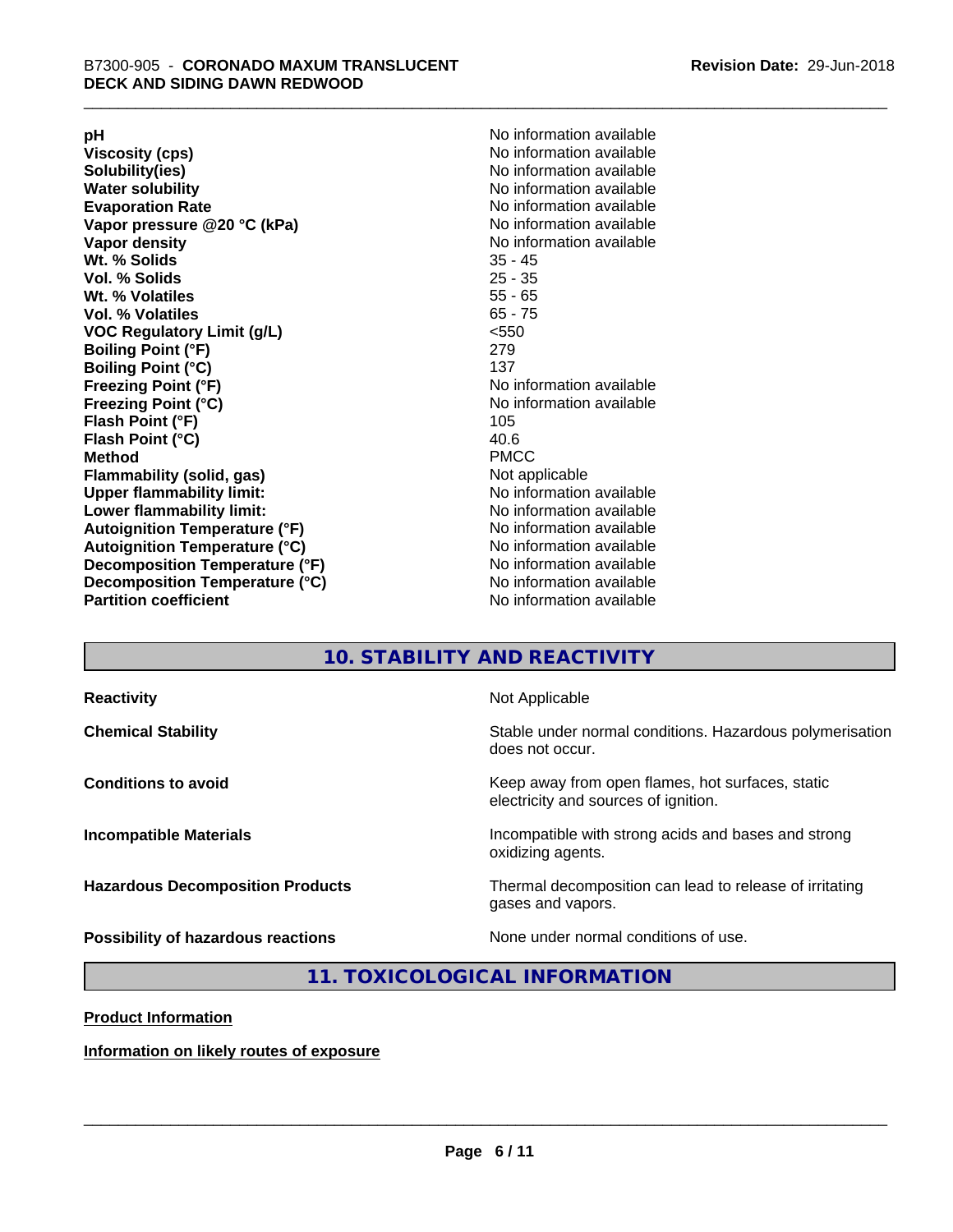| <b>Principal Routes of Exposure</b> | Eye contact, skin contact and inhalation.                                                                                                                                                                                            |
|-------------------------------------|--------------------------------------------------------------------------------------------------------------------------------------------------------------------------------------------------------------------------------------|
| <b>Acute Toxicity</b>               |                                                                                                                                                                                                                                      |
| <b>Product Information</b>          | Repeated or prolonged exposure to organic solvents may lead to permanent brain<br>and nervous system damage. Intentional misuse by deliberately concentrating and<br>inhaling vapors may be harmful or fatal.                        |
|                                     | Symptoms related to the physical, chemical and toxicological characteristics                                                                                                                                                         |
| <b>Symptoms</b>                     | No information available.                                                                                                                                                                                                            |
|                                     | Delayed and immediate effects as well as chronic effects from short and long-term exposure                                                                                                                                           |
| Eye contact                         | Contact with eyes may cause irritation.                                                                                                                                                                                              |
| <b>Skin contact</b>                 | May cause skin irritation and/or dermatitis. Prolonged skin contact may defat the<br>skin and produce dermatitis.                                                                                                                    |
| Ingestion                           | Ingestion may cause irritation to mucous membranes. Small amounts of this<br>product aspirated into the respiratory system during ingestion or vomiting may<br>cause mild to severe pulmonary injury, possibly progressing to death. |
| <b>Inhalation</b>                   | High vapor / aerosol concentrations are irritating to the eyes, nose, throat and<br>lungs and may cause headaches, dizziness, drowsiness, unconsciousness, and<br>other central nervous system effects.                              |
| <b>Sensitization</b>                | May cause an allergic skin reaction.                                                                                                                                                                                                 |
| <b>Neurological Effects</b>         | No information available.                                                                                                                                                                                                            |
| <b>Mutagenic Effects</b>            | No information available.                                                                                                                                                                                                            |
| <b>Reproductive Effects</b>         | No information available.                                                                                                                                                                                                            |
| <b>Developmental Effects</b>        | No information available.                                                                                                                                                                                                            |
| <b>Target organ effects</b>         | No information available.                                                                                                                                                                                                            |
| <b>STOT - repeated exposure</b>     | No information available.                                                                                                                                                                                                            |
| <b>STOT - single exposure</b>       | No information available.                                                                                                                                                                                                            |
| Other adverse effects               | No information available.                                                                                                                                                                                                            |
| <b>Aspiration Hazard</b>            | May be harmful if swallowed and enters airways. Small amounts of this product                                                                                                                                                        |
|                                     | aspirated into the respiratory system during ingestion or vomiting may cause mild<br>to severe pulmonary injury, possibly progressing to death.                                                                                      |
|                                     |                                                                                                                                                                                                                                      |

#### **Numerical measures of toxicity**

#### **The following values are calculated based on chapter 3.1 of the GHS document**

| ATEmix (oral)                                  | 12202 mg/kg |
|------------------------------------------------|-------------|
| <b>ATEmix (dermal)</b>                         | 5313 mg/kg  |
| <b>ATEmix (inhalation-dust/mist)</b> 56.4 mg/L |             |

#### **Component Information**

#### **Acute Toxicity**

Distillates, petroleum, hydrotreated light LD50 Oral: > 5,000 mg/kg (Rat) LD50 Dermal: > 3,000 mg/kg (Rabbit) Stoddard solvent LD50 Oral: > 5,000 mg/kg (Rat) LD50 Dermal:  $> 3160$  mg/kg (Rabbit)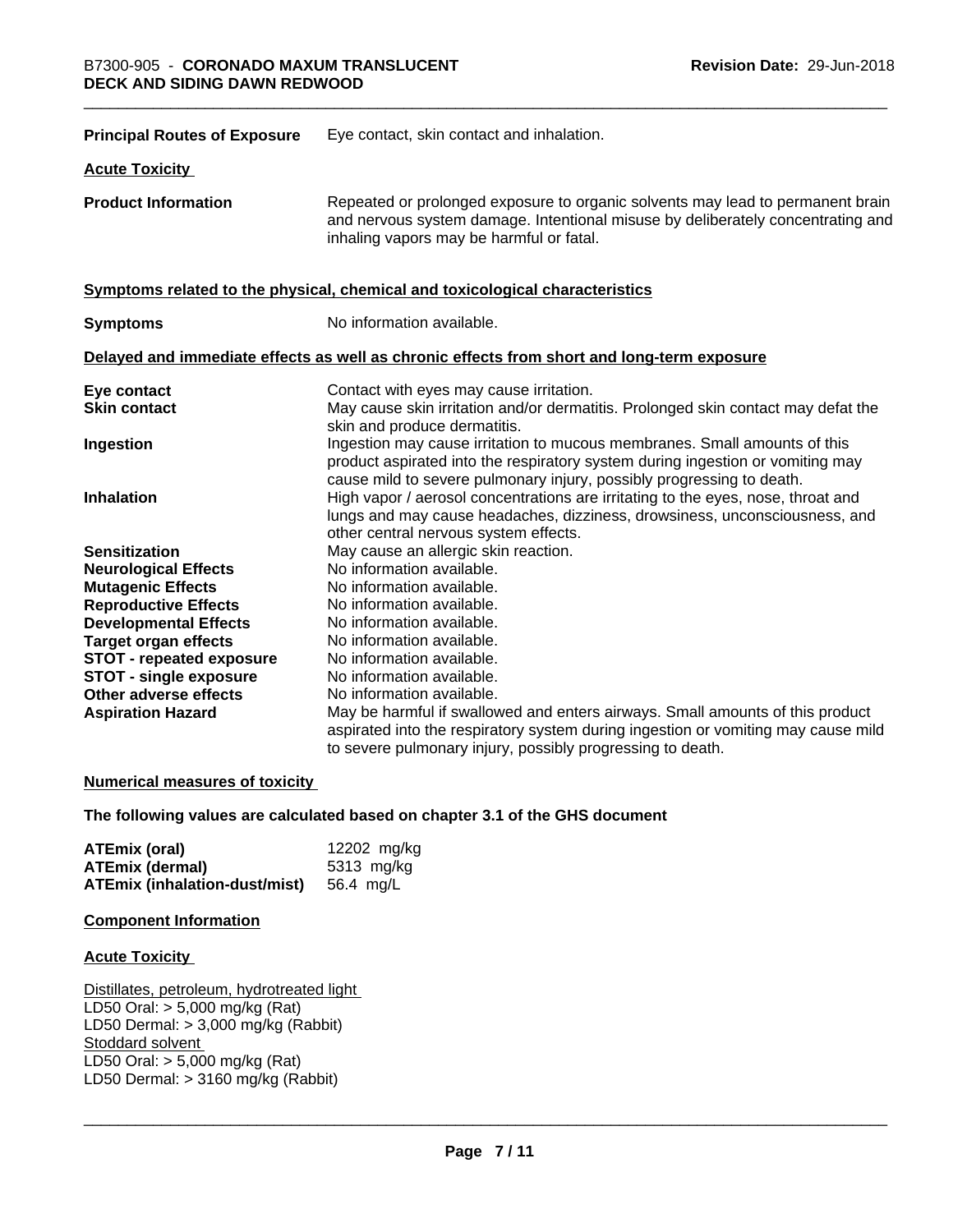LC50 Inhalation (Vapor): > 6.1 mg/L (Rat) 1H-Isoindole-1,3(2H)-dione, 2-[(trichloromethyl)thio]- LD50 Oral: 2636 mg/kg (Rat) LD50 Dermal: > 22600 mg/kg (Rabbit) LC50 Inhalation (Vapor):  $>$  5000 mg/m<sup>3</sup> 1,2,4-Trimethylbenzene LD50 Oral: 5000 mg/kg (Rat) LC50 Inhalation (Vapor): 18000 mg/m<sup>3</sup> (Rat, 4 hr.) Methyl ethyl ketoxime LD50 Oral: 930 mg/kg (Rat) LD50 Dermal: 200 µL/kg (Rabbit) LC50 Inhalation (Vapor): > 4.8 mg/L (Rat)

#### **Carcinogenicity**

*The information below indicateswhether each agency has listed any ingredient as a carcinogen:.*

| <b>Chemical name</b>         | <b>IARC</b>             | <b>NTP</b> | OSHA   |
|------------------------------|-------------------------|------------|--------|
|                              | Possible<br>2B<br>Human |            | Listed |
| Cobalt bis(2-ethylhexanoate) | Carcinogen              |            |        |

• Cobalt and cobalt compounds are listed as possible human carcinogens by IARC (2B). However, there is inadequate evidence of the carcinogenicity of cobalt and cobalt compounds in humans.

#### **Legend**

IARC - International Agency for Research on Cancer NTP - National Toxicity Program OSHA - Occupational Safety & Health Administration

**12. ECOLOGICAL INFORMATION**

#### **Ecotoxicity Effects**

The environmental impact of this product has not been fully investigated.

#### **Product Information**

#### **Acute Toxicity to Fish**

No information available

#### **Acute Toxicity to Aquatic Invertebrates**

No information available

#### **Acute Toxicity to Aquatic Plants**

No information available

#### **Persistence / Degradability**

No information available.

#### **Bioaccumulation**

No information available.

#### **Mobility in Environmental Media**

No information available.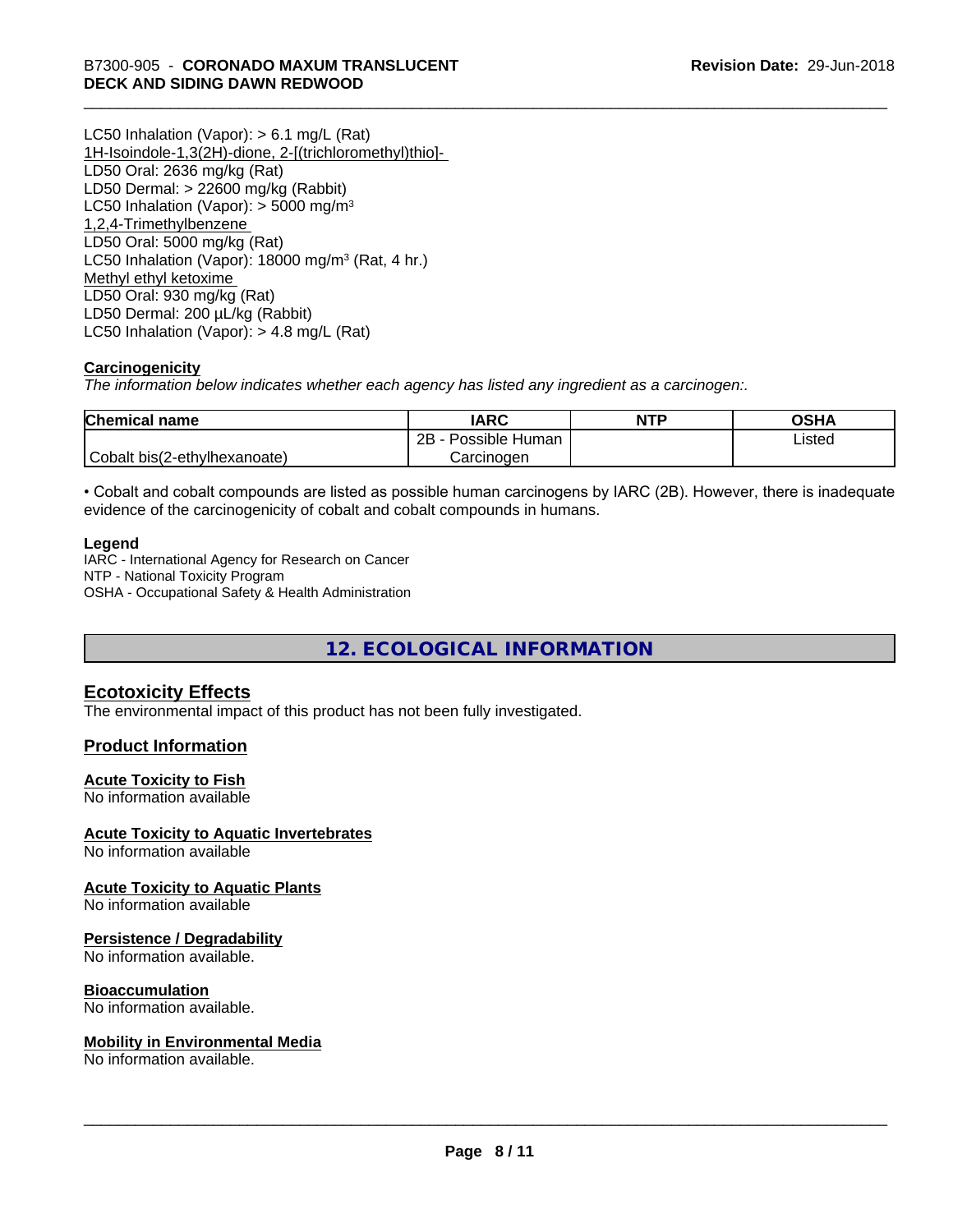**Ozone**

No information available

#### **Component Information**

#### **Acute Toxicity to Fish**

Methyl ethyl ketoxime LC50: 48 mg/L (Bluegill sunfish - 96 hr.)

#### **Acute Toxicity to Aquatic Invertebrates**

Methyl ethyl ketoxime EC50: 750 mg/L (Daphnia magna - 48 hr.)

#### **Acute Toxicity to Aquatic Plants**

No information available

#### **14. TRANSPORT INFORMATION**

| <b>DOT</b> |
|------------|
|------------|

| <b>Proper Shipping Name</b> | <b>PAINT</b>                                               |
|-----------------------------|------------------------------------------------------------|
| <b>Hazard class</b>         |                                                            |
| UN-No.                      | UN1263                                                     |
| <b>Packing Group</b>        | Ш                                                          |
| <b>Description</b>          | UN1263, PAINT, 3, III, Marine Pollutant (Stoddard solvent) |

In the US this material may be reclassified as a Combustible Liquid and is not regulated in containers of less than 119 gallons (450 liters) via surface transportation (refer to 49CFR173.120(b)(2) for further information).

| IMDG / IMO  | Contact the preparer for further information. |
|-------------|-----------------------------------------------|
| ICAO / IATA | Contact the preparer for further information. |

**15. REGULATORY INFORMATION**

#### **International Inventories**

| <b>TSCA: United States</b> | Yes - All components are listed or exempt. |
|----------------------------|--------------------------------------------|
| <b>DSL: Canada</b>         | Yes - All components are listed or exempt. |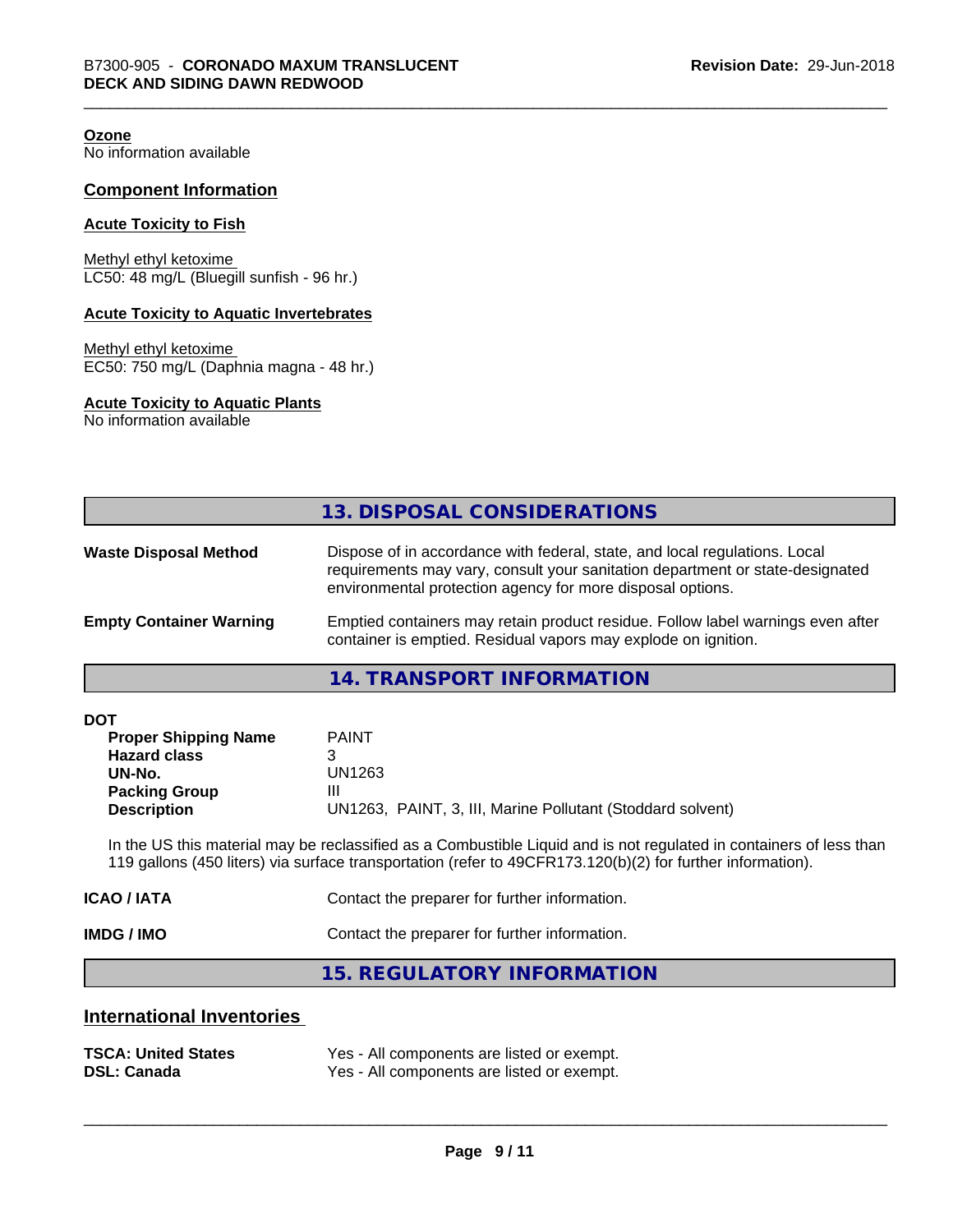#### **Federal Regulations**

| SARA 311/312 hazardous categorization |     |  |
|---------------------------------------|-----|--|
| Acute health hazard                   | Yes |  |
| Chronic Health Hazard                 | Yes |  |
| Fire hazard                           | Yes |  |
| Sudden release of pressure hazard     | Nο  |  |
| Reactive Hazard                       | No  |  |

#### **SARA 313**

Section 313 of Title III of the Superfund Amendments and Reauthorization Act of 1986 (SARA). This product contains a chemical or chemicals which are subject to the reporting requirements of the Act and Title 40 of the Code of Federal Regulations, Part 372:

| <b>Chemical name</b>                                      | <b>CAS No.</b> | Weight-% | <b>CERCLA/SARA 313</b><br>(de minimis concentration) |
|-----------------------------------------------------------|----------------|----------|------------------------------------------------------|
| 1H-Isoindole-1,3(2H)-dione,<br>2-[(trichloromethyl)thio]- | 133-07-3       |          |                                                      |
| 1,2,4-Trimethylbenzene                                    | 95-63-6        |          | 1.0                                                  |

#### **Clean Air Act,Section 112 Hazardous Air Pollutants (HAPs) (see 40 CFR 61)**

This product contains the following HAPs:

*None*

#### **US State Regulations**

#### **California Proposition 65**

**A** WARNING: Cancer and Reproductive Harm– www.P65warnings.ca.gov

#### **State Right-to-Know**

| <b>Chemical name</b>        | <b>Massachusetts</b> | <b>New Jersey</b> | Pennsylvania |
|-----------------------------|----------------------|-------------------|--------------|
| Stoddard solvent            |                      |                   |              |
| 1H-Isoindole-1,3(2H)-dione, |                      |                   |              |
| 2-[(trichloromethyl)thio]-  |                      |                   |              |
| 1,2,4-Trimethylbenzene      |                      |                   |              |

#### **Legend**

X - Listed

## **16. OTHER INFORMATION**

**HMIS** - **Health:** 1\* **Flammability:** 2 **Reactivity:** 0 **PPE:** -

 $\overline{\phantom{a}}$  ,  $\overline{\phantom{a}}$  ,  $\overline{\phantom{a}}$  ,  $\overline{\phantom{a}}$  ,  $\overline{\phantom{a}}$  ,  $\overline{\phantom{a}}$  ,  $\overline{\phantom{a}}$  ,  $\overline{\phantom{a}}$  ,  $\overline{\phantom{a}}$  ,  $\overline{\phantom{a}}$  ,  $\overline{\phantom{a}}$  ,  $\overline{\phantom{a}}$  ,  $\overline{\phantom{a}}$  ,  $\overline{\phantom{a}}$  ,  $\overline{\phantom{a}}$  ,  $\overline{\phantom{a}}$ 

# **HMIS Legend**